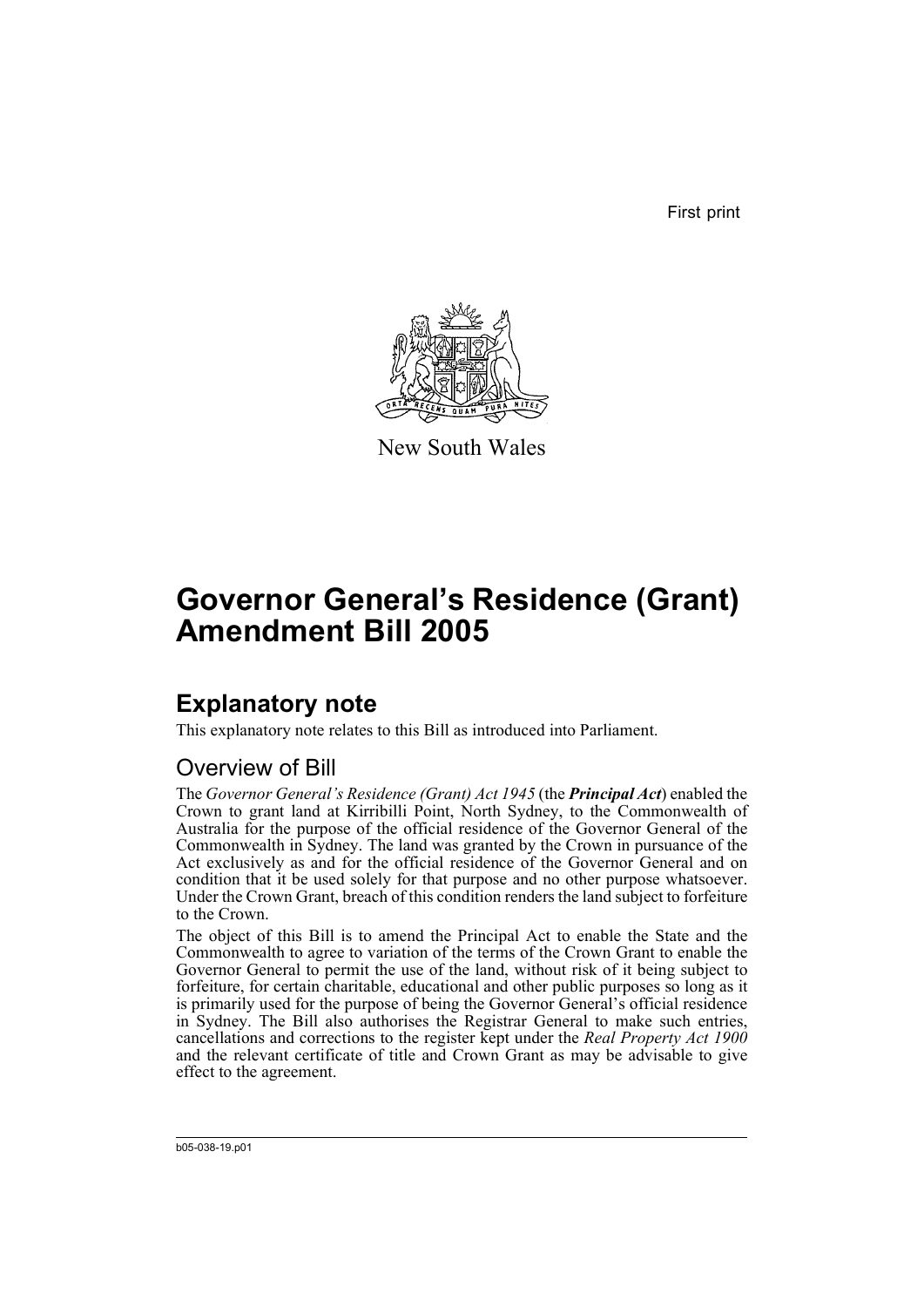Explanatory note

### Outline of provisions

**Clause 1** sets out the name (also called the short title) of the proposed Act.

**Clause 2** provides for the commencement of the proposed Act on a day to be appointed by proclamation.

**Clause 3** is a formal provision that gives effect to the amendments to the *Governor General's Residence (Grant) Act 1945* set out in Schedule 1.

## **Schedule 1 Amendments**

Schedule 1 contains the amendments described in the Overview above.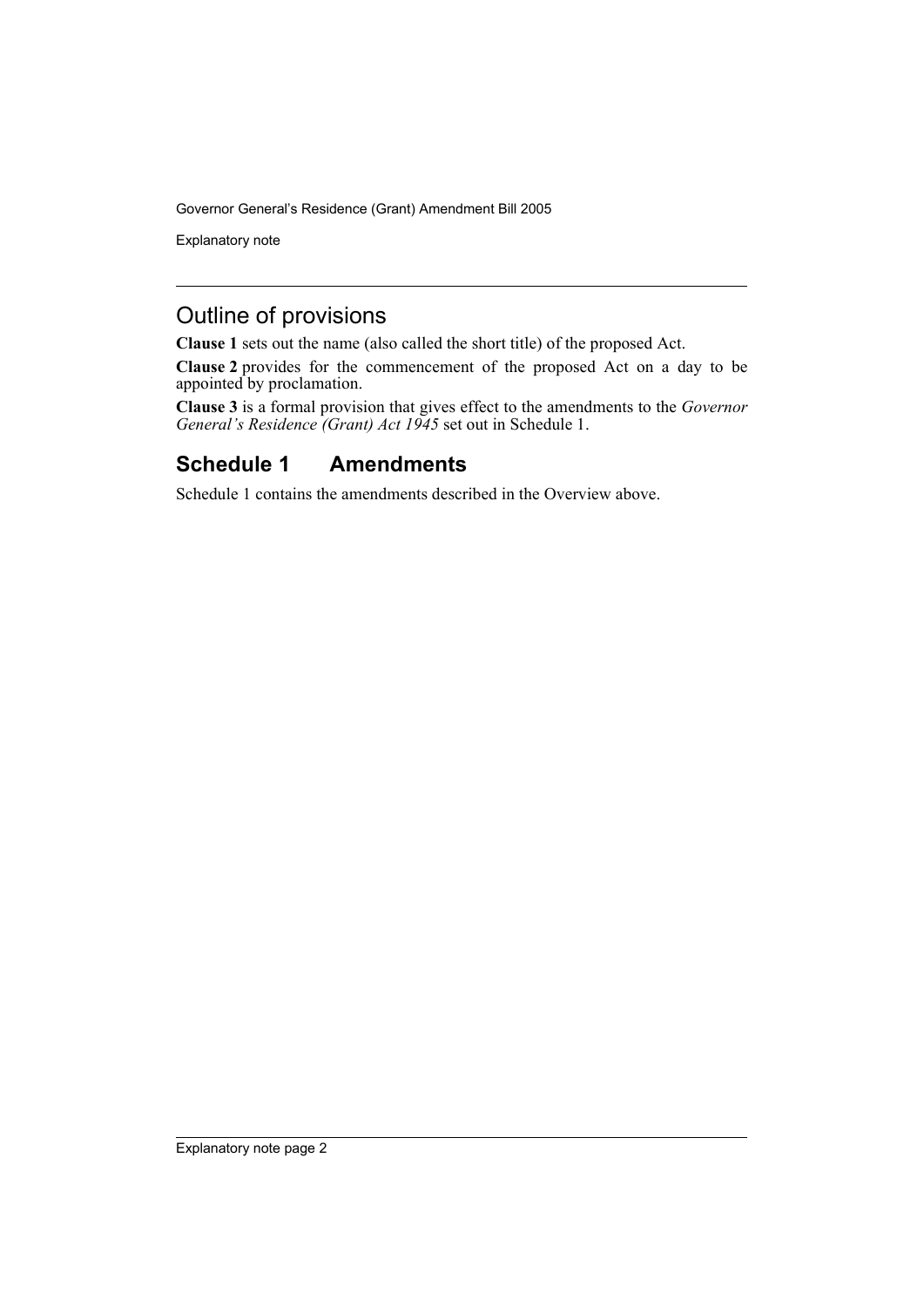First print



New South Wales

# **Governor General's Residence (Grant) Amendment Bill 2005**

## **Contents**

|   |                                                                     | Page |
|---|---------------------------------------------------------------------|------|
|   | Name of Act                                                         |      |
|   | Commencement                                                        | 2    |
| 3 | Amendment of Governor General's Residence (Grant)<br>Act 1945 No 32 |      |
|   | Schedule 1 Amendments                                               | વ    |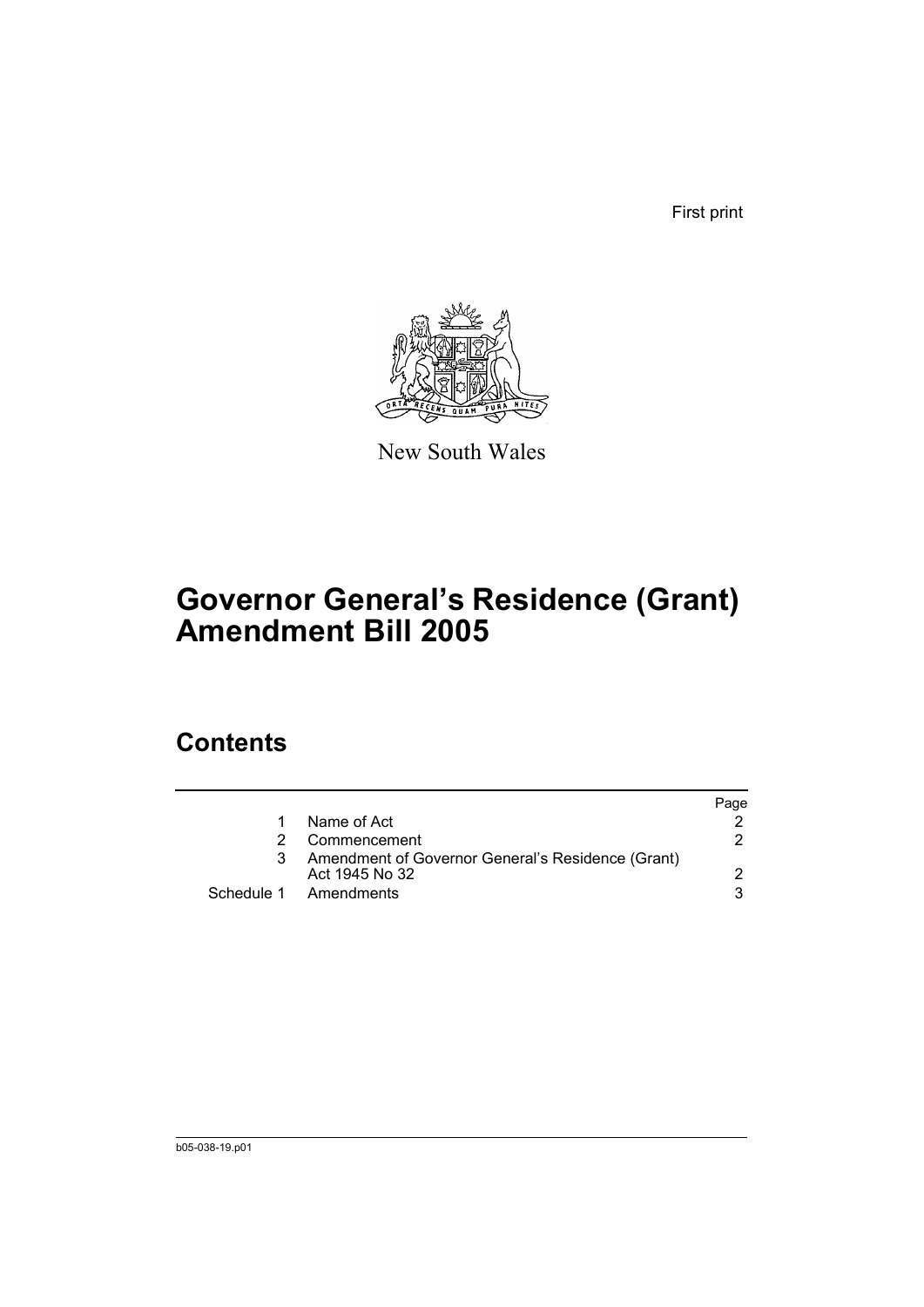Contents

Page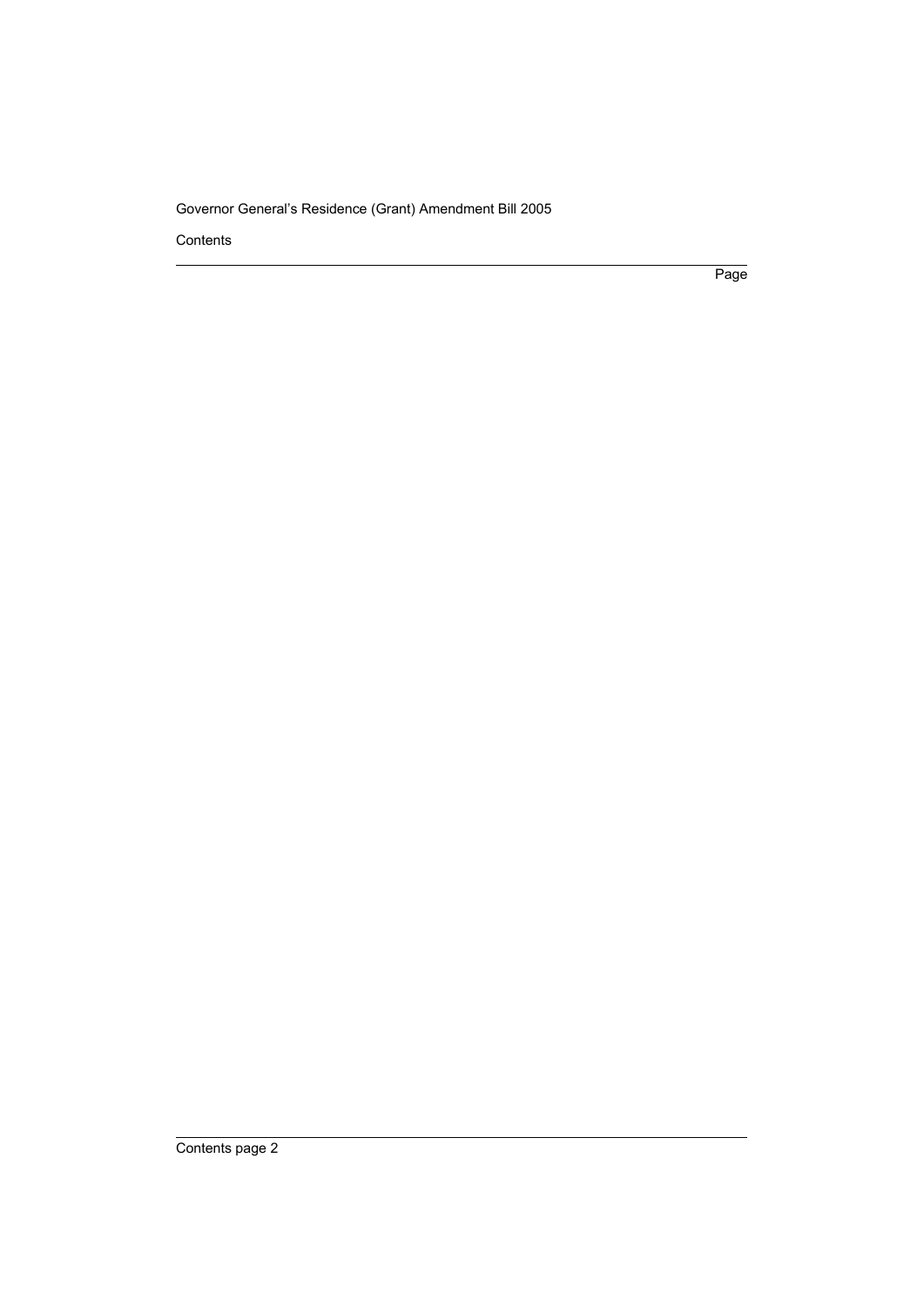

New South Wales

# **Governor General's Residence (Grant) Amendment Bill 2005**

No , 2005

### **A Bill for**

An Act to amend the *Governor General's Residence (Grant) Act 1945* to enable the residence to be used for certain charitable, educational and other public purposes.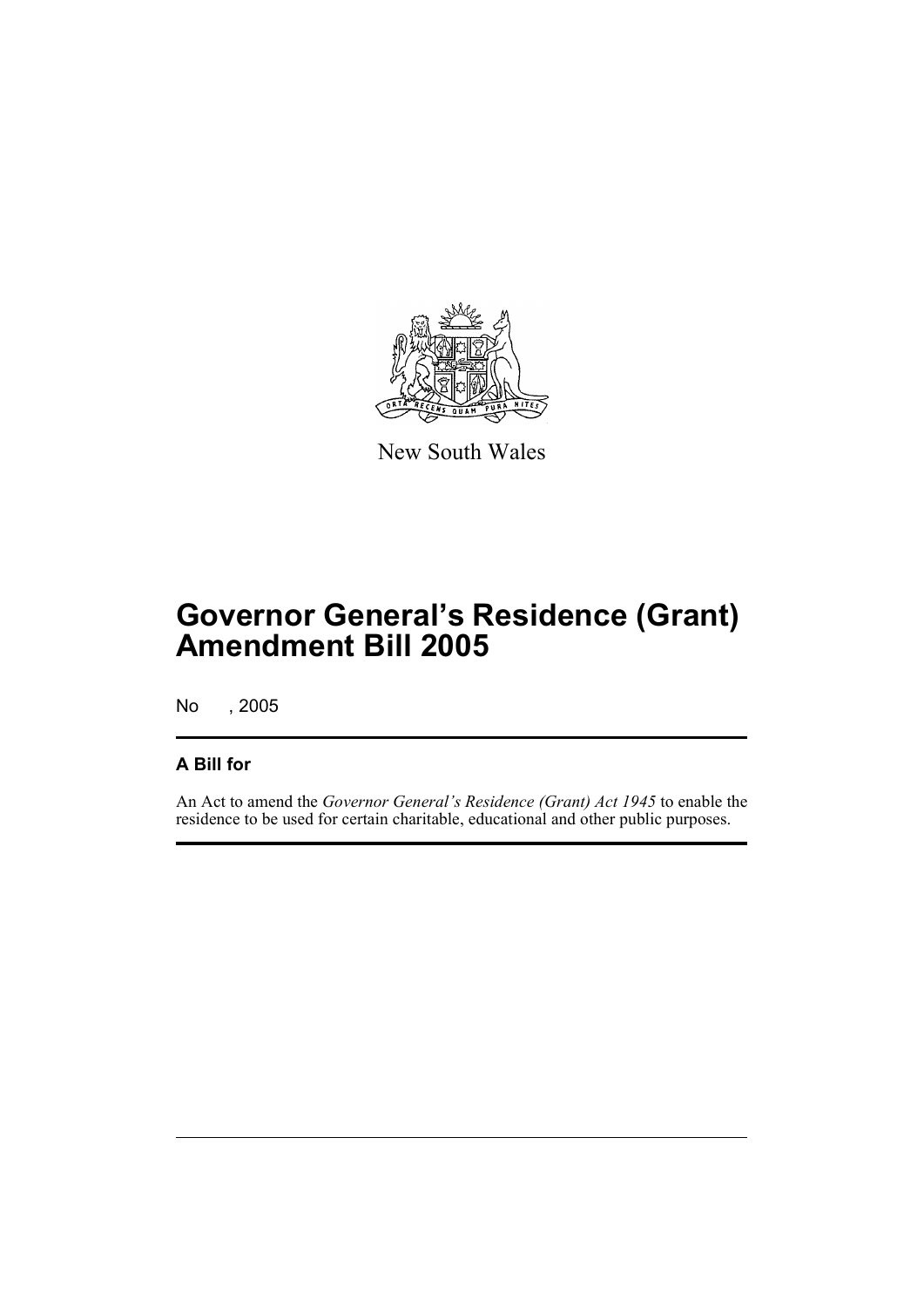<span id="page-5-2"></span><span id="page-5-1"></span><span id="page-5-0"></span>

|              | The Legislature of New South Wales enacts:                                                |                     |
|--------------|-------------------------------------------------------------------------------------------|---------------------|
|              | Name of Act                                                                               | $\overline{2}$      |
|              | This Act is the Governor General's Residence (Grant) Amendment<br>Act 2005.               | 3<br>$\overline{4}$ |
| $\mathbf{2}$ | <b>Commencement</b>                                                                       | 5                   |
|              | This Act commences on a day to be appointed by proclamation.                              | 6                   |
| 3            | Amendment of Governor General's Residence (Grant) Act 1945 No 32                          | 7                   |
|              | The Governor General's Residence (Grant) Act 1945 is amended as set<br>out in Schedule 1. | 8<br>9              |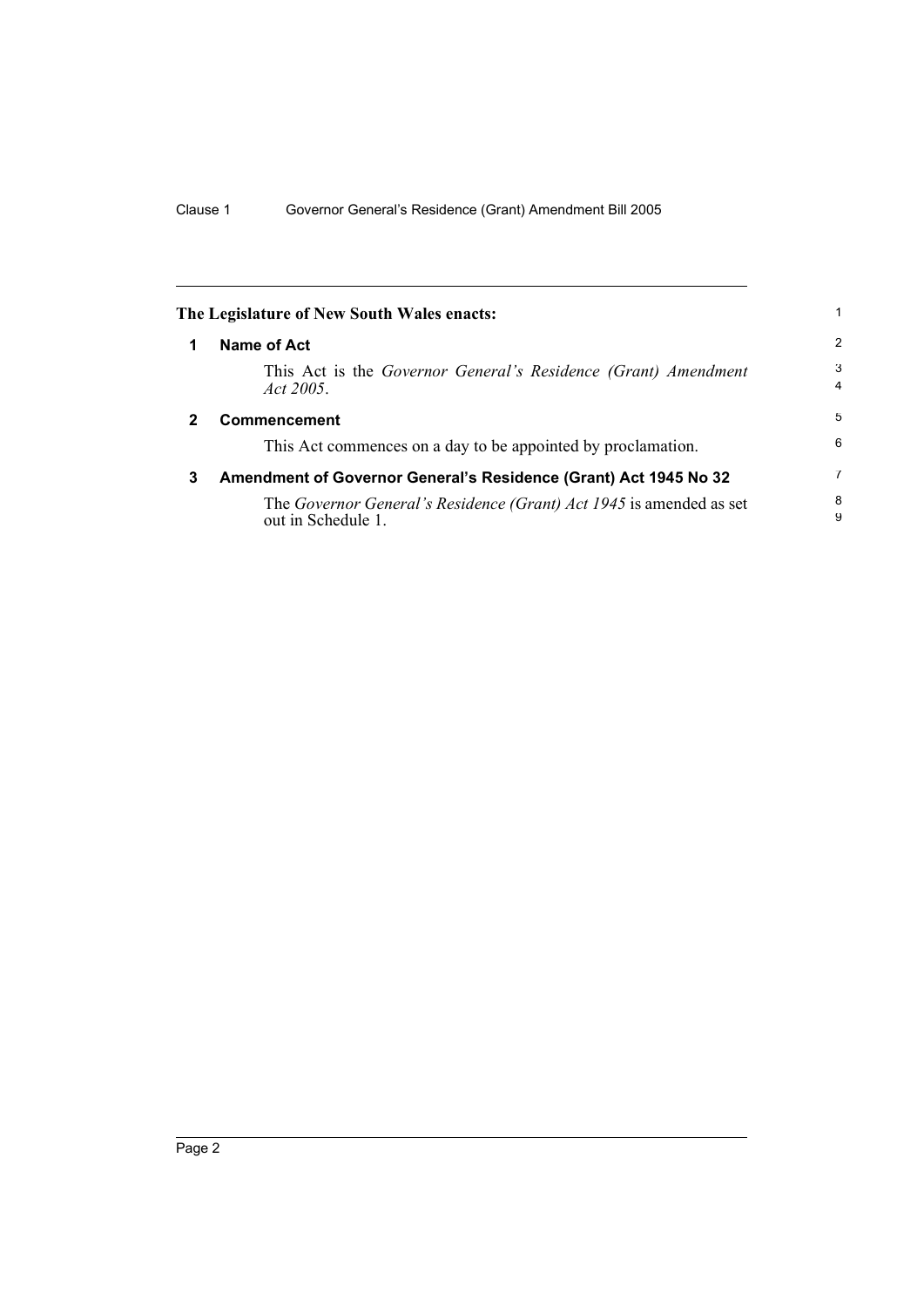Amendments **Amendments** Schedule 1

(Section 3)

### <span id="page-6-0"></span>**Schedule 1 Amendments**

**[1] Section 1A**

Insert after section 1:

#### **1A Definitions**

In this Act:

*Admiralty House Crown Grant* means the Crown Grant registered Volume 5913, Folio 167 that was authorised to be granted by section 3, as in force before the commencement of the *Governor General's Residence (Grant) Amendment Act 2005*.

*exclusive residence condition* means the condition inserted in the Admiralty House Crown Grant in pursuance of section 3 (2) (a) requiring the land comprised in the grant to be used "exclusively as and for the official residence in Sydney of Our Governor General of Our Commonwealth of Australia and for no other purpose whatsoever".

#### **[2] Section 5A**

Insert after section 5:

#### **5A Variation of Admiralty House Crown Grant**

The State and the Commonwealth may agree to vary the terms of the Admiralty House Crown Grant so as to omit the exclusive residence condition and replace it with the following conditions:

The land comprised in the Admiralty House Crown Grant is to be used primarily for the purpose of the Governor General's official residence in Sydney.

So long as the land is primarily so used, it is permitted, at the discretion of the Governor General, to be used from time to time for any charitable, educational or other public purpose, including (without limitation) the making of programs or material for dissemination to the public (such as the production of television or radio programs).

18 19

17

1

 $\overline{2}$ 3 4